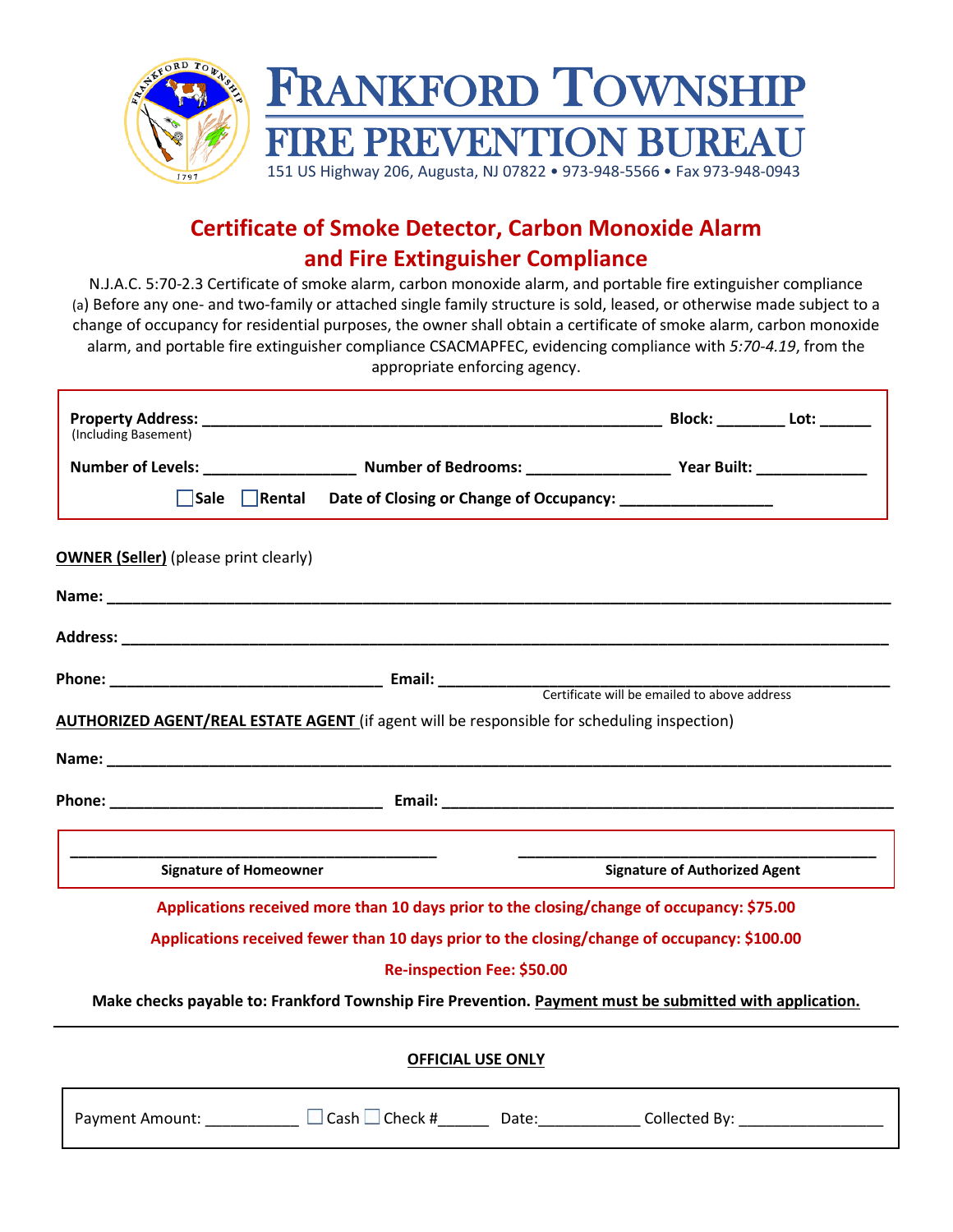# **SMOKE ALARM REQUIREMENTS**

#### **TEST AND CLEAN YOUR SMOKE ALARMS BEFORE INSPECTION DATE CHECK BELOW INFORMATION TO ENSURE YOUR SMOKE ALARMS MEET MINIMUM REQUIREMENTS**

There are different types of smoke alarms –

- 1. Battery operated smoke alarms-must be 10 year sealed, non-replaceable, battery type
- 2. Electric smoke alarms must be dated within 10 years
- 3. Electric smoke alarms with interconnection must be dated within 10 years
- 4. Electric smoke alarms with interconnection and battery backup must be dated within 10 years

Low Voltage Central Alarm Systems –

Many homeowners have installed either at the time of construction or at a later point, a low voltage hardwired or wireless fire detection system, which is acceptable under the Code. **This inspection must be done by an alarm company or an electrician certified by the state of NJ. An NFPA 72 report is required to be submitted to the Fire Official.**

The type of smoke alarms required for a Certificate of Smoke Alarm, Carbon Monoxide Alarm and Fire Extinguisher Compliance will depend on the type of smoke alarms that were required at the time of original construction. **Replacing electric smoke alarms with battery-operated smoke alarms is** *not permitted.* Defective interconnected smoke alarms must be replaced with compatible alarms or, when not possible, all interconnected alarms must be replaced to meet the requirements of the Compliance Certificate.

| <b>HOUSE BUILT/RENOVATED:</b><br>Prior to January 1977 | <b>MINIMUM REQUIREMENTS:</b><br>Battery operated smoke alarms on all levels-sealed battery type.                                                                    |
|--------------------------------------------------------|---------------------------------------------------------------------------------------------------------------------------------------------------------------------|
| January 1977 - September 1978                          | Electric Smoke Alarm on each sleeping level. Battery operated Smoke<br>Alarm on all other levels-sealed battery type.                                               |
| October 1978 - January 1983                            | Electric Smoke Alarms on sleeping level and basement. Battery<br>Operated Smoke Alarms on all other levels-sealed battery type.                                     |
| February 1983 - July 1984                              | Electric Smoke Alarms on all levels.                                                                                                                                |
| August 1984 - February 1991                            | Electric Smoke Alarms on all levels. All Smoke Alarms must be<br>interconnected.                                                                                    |
| March 1991 – Present                                   | Electric Smoke Alarms on all levels and inside each bedroom. All Smoke<br>Alarms must be interconnected. All Smoke Alarms must be equipped<br>with battery back-up. |

- A smoke alarm is required within 10 feet of every bedroom door. If a level has more than one sleeping area, smoke alarms are required in each sleeping area.
- The smoke alarm installed on the basement level and all levels without a sleeping area must be located in close proximity to the stairway leading to the floor above.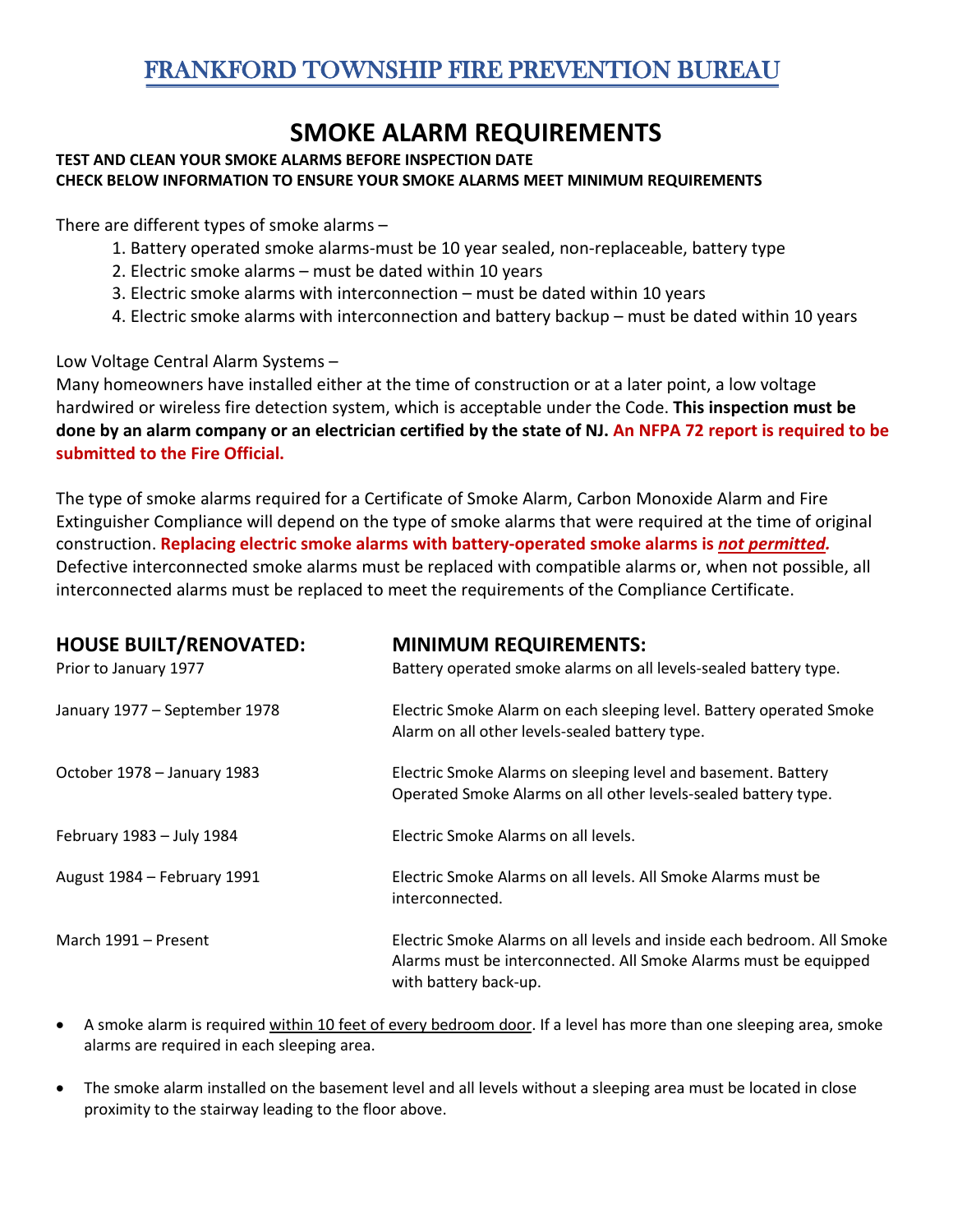- Smoke alarms must be properly mounted and secured to the ceiling or wall according to manufacturer specifications.
- **All smoke alarms must be listed in accordance with ANSI/UL 217 or equivalent and must have a test button.**
- Common area hallways and stairs in two-family houses must have a smoke alarm at each landing.
- Attics with walk up stairs are required to have smoke alarm.

#### **Smoke alarms are NOT permitted:**

- Within 5 feet of a kitchen (cooking vapors) **Exception:** photoelectric type smoke alarms may be within 5 feet of a kitchen.
- Within 3 feet of an attic fan or the tips of a ceiling fan blades.
- Within 3 feet of the door leading to a bathroom containing a tub or shower (steam). **Exception:** Photoelectric type smoke alarms may be within 3 feet of a bathroom.
- Within 3 feet of an air supply vent (supply or air flow).
- Within 1 foot of a light fixture.
- Within the "dead air space" where the wall meets the ceiling (ceiling smoke alarms must be at least 4" from the wall, wall mounted smoke alarms must be at least 4" and no more than 12" from the ceiling.
- Smoke alarms are NOT permitted to be painted.

### **RECOMMENDED LOCATIONS**

#### **Centralized Bedrooms**

Shall have a minimum of (1) smoke detector and (1) carbon monoxide detector within (10) feet of each sleeping area. (Combo units are acceptable)



A smoke alarm should be located between the sleeping area and the rest of the family living unit.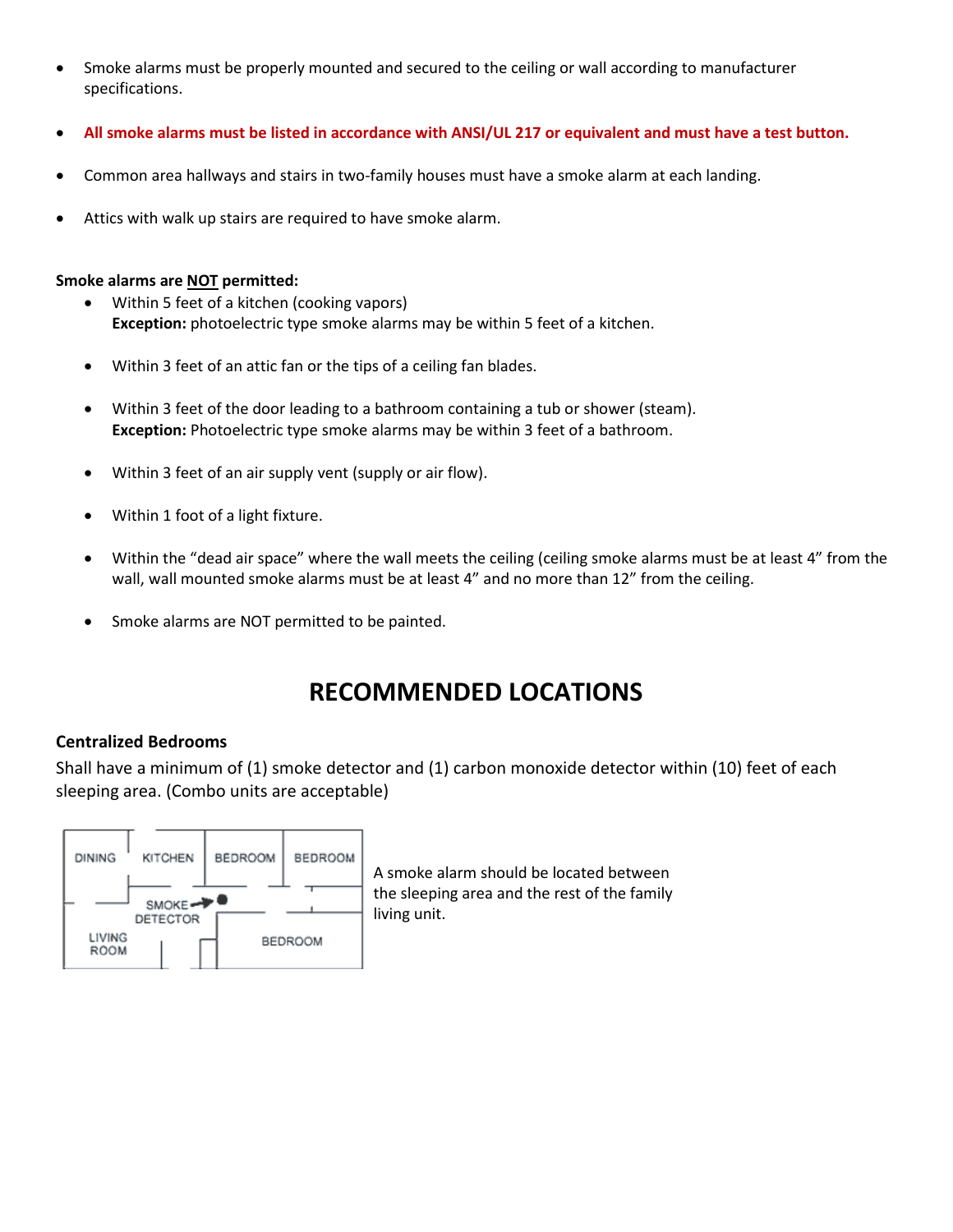### **Non-Centralized Bedrooms**

Shall have a minimum of (1) smoke detector and (1) carbon monoxide detector within (10) feet of each sleeping area. (Combo units are acceptable)



### **Multi-Level Homes:**

Shall have a minimum of (1) smoke detector on each level. If there are multi-level bedroom, (1) carbon monoxide detector required within (10) feet of each sleeping area.



# **CARBON MONOXIDE ALARM (CO) REQUIREMENTS**

A Carbon Monoxide Alarm is required in all 1 and 2 family dwellings that contain any fuel-burning device/appliance or have an attached garage.

Carbon Monoxide Alarm must meet the following requirements:

- May be electric operated or battery operated.
- Must be installed on each sleeping level.
- Must be installed in hallway within 10 feet of every bedroom door.
- Combination smoke/carbon monoxide alarms must be installed meeting the requirements for a smoke detector.
- Must be UL listed or equivalent.

### **FIRE EXTINGUISHER REQUIREMENTS**

- A portable fire extinguisher shall be installed in accordance with the following:
- The extinguisher shall be within 10 feet of the kitchen and located in the path of egress;
- The extinguisher shall be readily accessible and not obstructed from view;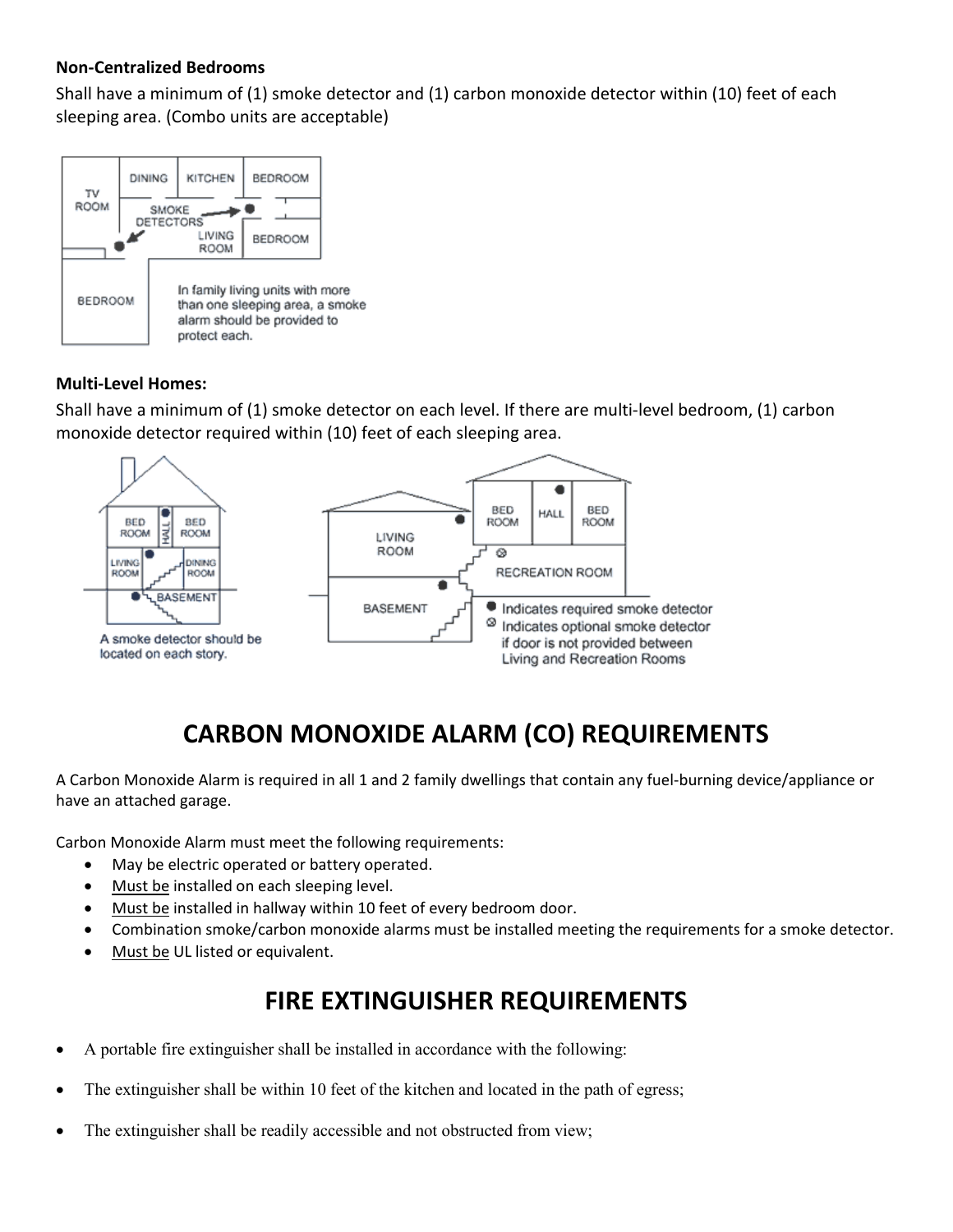- The extinguisher shall be mounted using the manufacturer's hanging bracket so the operating instructions are clearly visible;
- The extinguisher shall be an approved listed and labeled type with a minimum rating of 2A-10B:C and no more than 10 pounds;
- The owner's manual or written operation instructions shall be provided during the inspection and left for the new occupant;
- The extinguisher shall be serviced and tagged by a certified Division of Fire Safety contractor within the past 12 months or the seller must have a receipt for a recently purchased extinguisher **(A copy of the receipt must be submitted to the inspector)**; and
- The top of the extinguisher shall not be more than five feet above the floor.
- Exception: Portable fire extinguishers shall not be required for seasonal summer units. For purposes of applying this exception, "seasonal summer unit" shall mean a dwelling unit rented for a term of not more than 125 consecutive days for residential purposes by a person having a permanent residence elsewhere, but shall not include use or rental of living quarters by migrant, temporary, or seasonal workers in connection with any work or place where work is being performed.

# **FREQUENTLY ASKED QUESTIONS**

1. **Do I still need this inspection if the house is being demolished**? No. However, a notarized statement stating that the structure will not be occupied and is set to be demolished is required.

2. **What kinds of payments are accepted for the application?** Cash, Check (made out to Frankford Township Fire Prevention) or money orders.

3. **What are the hours of operation for the Fire Prevention office?** Monday through Friday 8:30am–4pm.

4. **What times are the inspections performed?** Inspections are scheduled based on the date of the closing and inspector availability. We will work with you to arrange a time that is convenient for everyone.

5. **Do I have to secure my pets during the inspection?** Yes, please secure all pets during the inspection.

6. **Can someone other than myself be there for the inspection?** Yes, you can have any other adult (MUST BE 18 YEARS OR OLDER) there instead of yourself for the inspection. If the system is an alarm system make sure that person has knowledge of the system and the alarm code.

7. **If the house is vacant, can I leave the house open for the Fire Official to let themselves in and do the inspection?**NO! The Fire Official will not enter the residence if there is not an adult present.

8. **How will I receive my certificate?** You will receive your certificate by email if an email is provided at the time the application is submitted. Only one email address will be accepted whether it is the homeowner, the real estate agent or the lawyer.

9. **Are the combination smoke detector and carbon monoxide detectors acceptable?** Yes, only if they meet the new requirements as of January 1, 2019 and the location is correct for the smoke detector and carbon monoxide requirements.